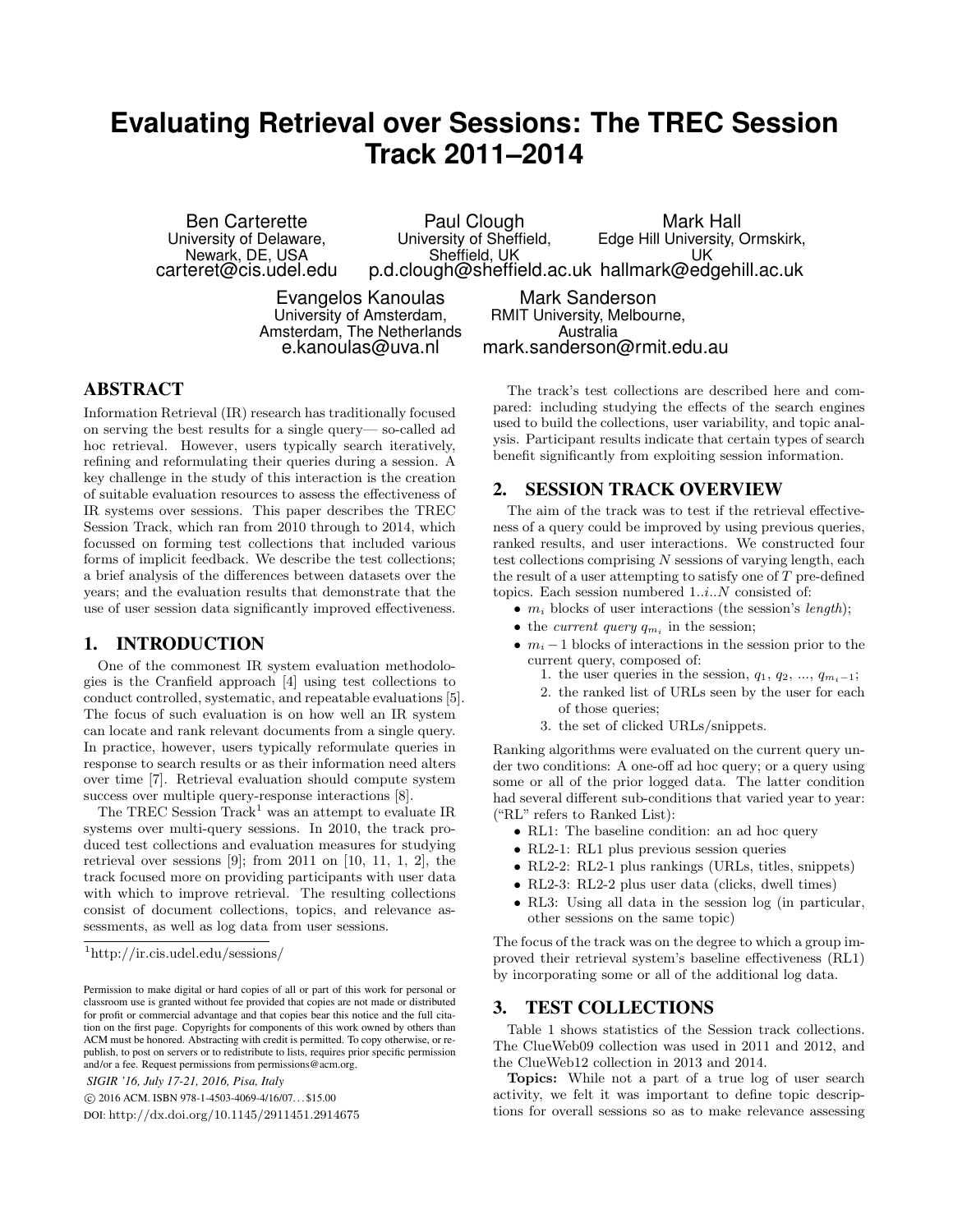|                             | 2011                                       | 2012             | 2013                | 2014             |
|-----------------------------|--------------------------------------------|------------------|---------------------|------------------|
| collection                  | ClueWeb09                                  | ClueWeb09        | ClueWeb12           | ClueWeb12        |
| topic properties            |                                            |                  |                     |                  |
| topic set size              | 62                                         | 48               | 61                  | $60^{\ddagger}$  |
| topic cat. dist.            | known-item <sup><math>\dagger</math></sup> | 10 exploratory,  | 10 exploratory,     | 15 exploratory,  |
|                             |                                            | 6 interpretive,  | 9 interpretive.     | 15 interpretive, |
|                             |                                            | 20 known-item,   | 32 known-item,      | 15 known-item,   |
|                             |                                            | 12 known-subj    | 10 known-subj       | 15 known-subj    |
| session properties          |                                            |                  |                     |                  |
| user population             | U. Sheffield                               | U. Sheffield     | U. Sheffield $+$ IR | MTurk            |
|                             |                                            |                  | researchers         |                  |
| search engine               | BOSS+CW09 filter                           | BOSS+CW09 filter | indri               | indri            |
| total sessions              | 76                                         | 98               | 133                 | 1,257            |
| sessions per topic          | 1.2                                        | 2.0              | 2.2                 | 21.0             |
| mean length (in queries)    | 3.7                                        | 3.0              | 3.7                 | 3.7              |
| median time between queries | 68.5s                                      | 66.7s            | 72.2s               | 25.6s            |
| relevance judgments         |                                            |                  |                     |                  |
| topics judged               | 62                                         | 48               | 49                  | 51               |
| total judgments             | 19,413                                     | 17,861           | 13,132              | 16,949           |
| evaluation by nDCG@10       |                                            |                  |                     |                  |
| mean RL1                    | 0.3015                                     | 0.1847           | 0.1373              | 0.1719           |
| $mean RL2-1$                | 0.3083                                     | 0.1950           | $-\S$               | $-\S$            |
| $mean RL2-2$                | 0.2941                                     | 0.2140           | $-\S$               | $-\S$            |
| $mean RL2-3$                | 0.3077                                     | 0.2303           | 0.1832              | 0.1885           |
| mean RL3                    | $-\S$                                      | $-\S$            | 0.1834              | 0.2002           |
| $max$ RL <sup>*</sup> - RL1 | 0.1800                                     | 0.1770           | 0.1230              | 0.1507           |

Table 1: Four years of TREC Session Track test collections and evaluations

† 2011 topics were not categorized, but a retrospective analysis suggests most of them fit the "known-item" label best.

 $\frac{1}{2}$  2014 topics were reused 2012 and 2013 topics.

§ The RL2-1 and RL2-2 conditions were eliminated for 2013 and 2014; the RL3 condition was introduced in 2013.

simpler. The challenge was to construct topics that were likely to require multiple query reformulations. In 2011, we did this by adapting multi-faceted TREC 2007 Question Answering track topics. Because of the nature of the QA track, many topics modelled "fact-finding" tasks answerable by a single document. In 2012-2013, we developed topics according to a task categorization scheme [13] with four classes: known-item; known-subject; interpretive; and exploratory. In 2014, we reused topics from 2012-2013 selecting fifteen topics from the four categories, biasing selection to topics that had longer user sessions and more clicks.

Sessions: Assessing the impact of session data on retrieval effectiveness required capturing user-system interactions, including queries, rankings, and clicks. We describe the users and search engines employed to generate the data.

Users: In 2011-2013, the primary user group were staff and students at the University of Sheffield. Using a universitywide email, we invited participants to search on as many topics as they had time for. In 2013 we solicited additional participants from the Session Track and SIG-IRList mailing lists. In 2014 we used a crowdsourcing platform (Mechanical Turk) taking a similar approach to past work for crowdsourcing interactions [15].

Search process: Users were shown a topic description, a search box for entering queries, and a list of ten ranked results with a pagination control to navigate to further results. Each retrieved item was represented by its title, URL, and snippet. Additionally, there was a "Save" button that users were instructed to use to collect those documents that helped them satisfy their information need. We experimented with additional components, such as a list of queries issued, but did not observe a difference in users' behaviour.

Search engine: In 2011-2012 we used Yahoo!'s BOSS (Build your Own Search System) API to search the live web. We filtered URLs returned by BOSS against those in the ClueWeb09 collection so that users would only see pages that were present in the publicly-available corpus. A large number of pages returned by BOSS did not match any URL in ClueWeb09. In 2013-2014, we switched to indri search with a homebuilt index of ClueWeb12. The indri index included each of the twenty ClueWeb12 segments (ClueWeb12 00 through ClueWeb12 19) indexed using the Krovetz stemmer and no stopword list. The indexes searched contained only text from title fields, anchor text from incoming links ("inlink" text), and page URLs. Each query was incorporated into an indri structured query language template and a retrieval score was computed from a query-likelihood model for the full document representation and three weighted combinations of query-likelihood field models with unordered-window within-field models. The "inlink" model was weighted 50 times higher than the title model, and 100 times higher than the URL model. This query template is the product of manual search and investigation of retrieved results.

The system logged all interactions with the user, including the queries issued, which documents were ranked (including URL, title, and snippet), which documents the user viewed, and which they saved as relevant to the task (note however that the latter are not the relevance judgments). This log data was then used to create the sessions.

## 4. EVALUATION

We used topical relevance judgments in order to compute measures of effectiveness like nDCG@10 for each topic. Since the Session Track examines whether session log data can be exploited, the evaluation examined the change in effectiveness from the baseline (RL1) to using some data (RL2) to using a full query log (RL3). In addition, since each topic may be the subject of more than one session, and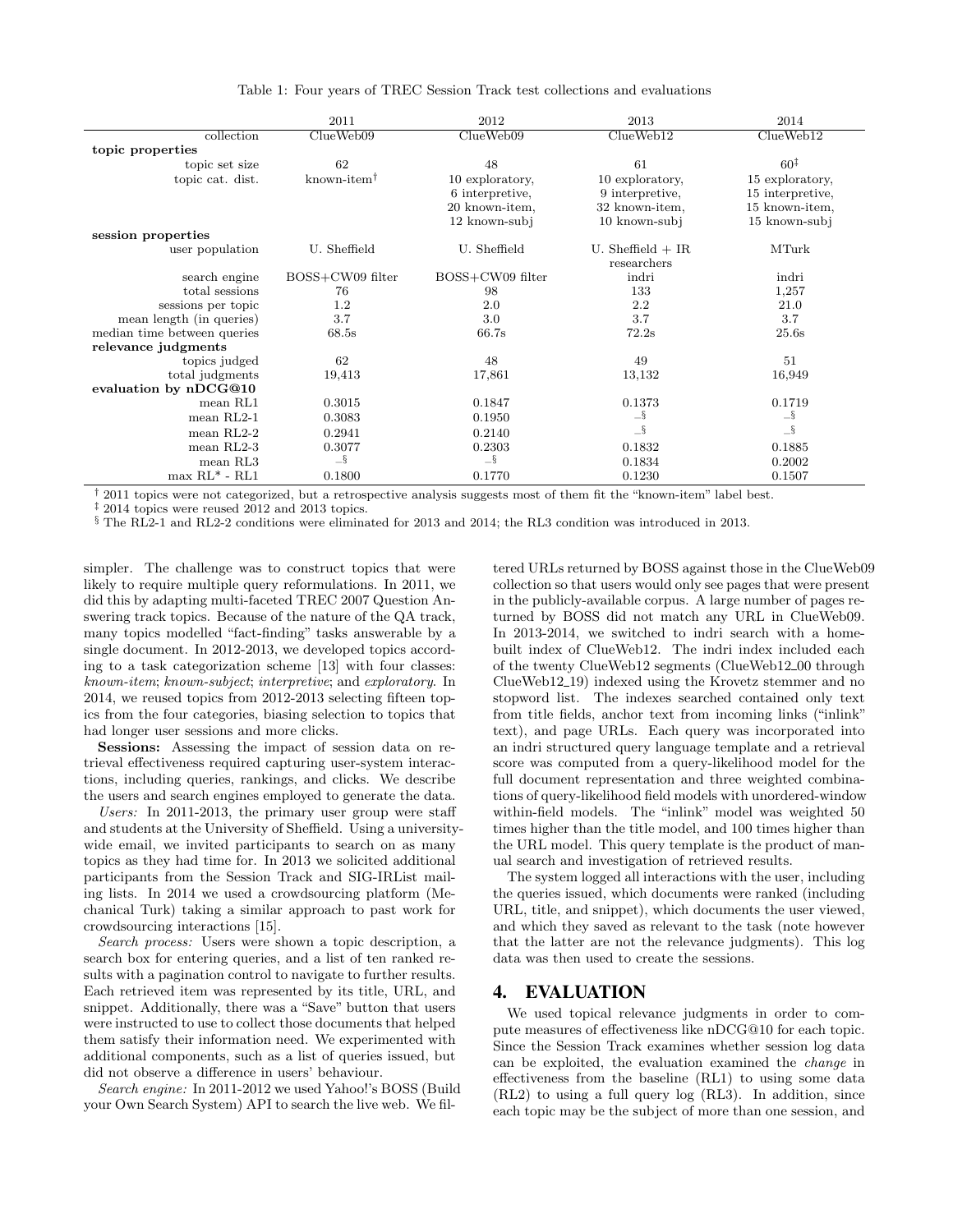| 2013 | 2014      |   | 3               | $\mathcal{D}_{\mathcal{L}}$ |     |     | -2             |
|------|-----------|---|-----------------|-----------------------------|-----|-----|----------------|
|      | $nav -$   |   |                 |                             |     |     |                |
|      | key - 3   | 0 |                 | 2                           |     |     |                |
|      | $hi - 2$  | 0 | 4               | 28                          | 52  | 14  | $\overline{2}$ |
|      | $rel - 1$ |   | 12              | 75                          | 89  | 64  |                |
|      | $not - 0$ | 4 | $5\phantom{.0}$ | 50                          | 161 | 337 | 11             |
|      | junk -2   |   |                 |                             |     |     | 5              |

Table 2: Agreement on relevance grades



Figure 1: Mean nDCG@10 (with error bars showing  $\pm 2$ standard error) for all 108 submitted runs' RL1 baseline.

each session may use different queries, the evaluation was over sessions rather than over topics.

Documents were selected for judging by pooling the top-10 results from all the submitted RLs along with all documents that were retrieved and viewed by the users. TREC NIST assessors (not the original users) judged each pooled document with respect to the topic description. All original user actions were invisible to the assessors; judgments were made solely on the topical similarity to the topic description on a 6-grade scale. Over four years, 66,548 relevance judgments were made to 60,500 unique pages identified by URL: 33,686 pages from ClueWeb09 ; 26,814 from ClueWeb12. A total of 19,179 (29%) documents were judged relevant (grade 1 or higher) and 47,369 (71%) judged nonrelevant.

Since the topics for 2014 were taken from the 2012 & 2013 Session Tracks and in the last two years the document collection was ClueWeb12, we have documents with multiple assessments. Table 2 shows assessor agreement. Assessors were much more likely to say a document judged non-relevant in 2013 was relevant in 2014 than vice versa.

Results: Figure 1 shows nDCG@10 for all groups' baseline RL1 submissions, sorted by nDCG@10 and coded by year. It is evident that 2011 had the best baseline effectiveness (average nDCG@10 of 0.30), followed by 2012 (0.18), then  $2014 (0.17)$ , and finally  $2013 (0.14)$  had the lowest baseline effectiveness. The change from 2011 to 2012 reflects a shift to more difficult topics: the 2012 known-subject and interpretive topic categories proved to be significantly more difficult than the 2011 known-item topics. The change from 2012 to 2013 reflects a change in the underlying search technology from Yahoo! BOSS to the Indri-based system.

Figure 2 shows the improvement over each submitted run's RL1 baseline sorted by that improvement. Improvement from the RL1 baseline does not show any trend by year for 2011, the average improvement was 0.04, for 2012 it was 0.05, for 2013 it was 0.05, and for 2014 it dropped to 0.02.



Figure 2: Largest measured improvement in nDCG@10 from RL1 to any other condition for all 108 submitted runs, with error bars showing  $\pm 2$  standard errors.

From these results, we conclude that it is possible to use session history to improve effectiveness over basic ad hoc retrieval, and moreover that it does not take a lot of session history to do so. Further evidence is offered in [?, ?, ?]. A study of particular interest due to the fact that it was conducted both over a Session track collection and a commercial search engine proprietary collection is that by Raman et al. [14]; the session collection enabled them to demonstrate the effectiveness of their algorithm in accordance to the proprietary test collection.

## 5. ANALYSIS

In this section we perform some basic analysis of the Session Track collections and evaluation results.

Topic categories: We investigated the degree to which systems were able to improve effectiveness for each of our four topic classes. We look at the average improvement from the RL1 baseline, and find the maximum average improvement to any other RL condition for each run.

The overall mean improvements are 0.04, 0.07, 0.04, and 0.05 for known-item, known-subject, exploratory, and interpretive respectively, though only the differences between known-subject and the others were statistically significant.This suggests that known-subject topics benefit most from access to session history, but the details are more subtle. Exploratory topics tend to have the largest improvements for individual systems: the five largest improvements in exploratory topics are 5–10% larger than the five largest in known-subject topics. Exploratory topics also show the greatest benefit from the use of more log data: from RL1 to RL2, exploratory topics only increase an average of 0.03 (compare to 0.05 for known-subject topics, the largest improvement), but from RL2 to RL3 they increase by 0.05 (compare to 0.04 for known-subject topics, the second-largest improvement).

Topic variability: Most IR test collections have only one instantiation of a topic (an exception is the TREC Query track). Since we may have multiple sessions for any given topic, the Session Track gives us a chance to analyze variability in effectiveness within topics.

Figure 3 shows how much effectiveness varies over the different user sessions of a single topic. Each plot on the x-axis is a topic, the y-axis is a boxplot of the range in nDCG@10 changes from RL1 to any other RL. A taller box means more variability. A point or box plotted further up the y-axis indicates higher average change in nDCG@10 across the sessions